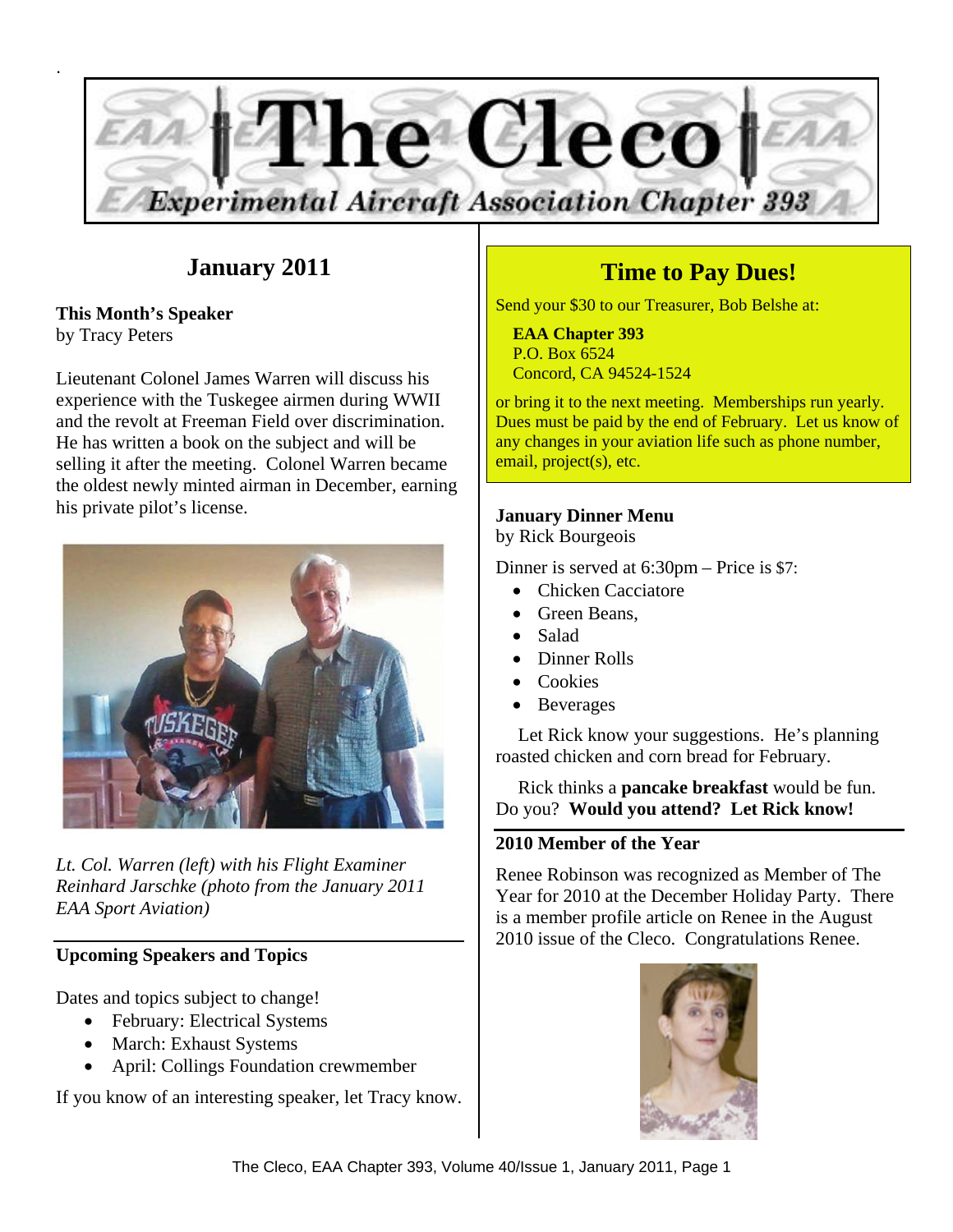### **Notes from the President**

.

Happy New Year Everyone! Let's all say thanks to everyone who made our Holiday Party such a success, especially to Sara Holmes, the organizer. My wife and I had a very good time – we trust all of you did as well. Tom Howard, your raffle was fantastic! I understand we made a little money as well. Again, well done to everyone involved.

We have much to look forward to this year, including Young Eagles, International Learn to Fly Day, Golden West, AirVenture 2011 and a visit by the EAA's "Aluminum Overcast" B-17. We were officially informed over the holidays that the B-17 will arrive at Buchanan Field from Watsonville on Monday, May 2 and depart for Napa on Thursday, May 5. Pacific States Aviation has agreed to host the airplane on their ramp. Our revenue flight activities will occur on Tuesday and Wednesday, May 3 and 4. Jack Davi has volunteered to lead our chapter activities for the B-17, assisted by Dick Sperling, Pete Mitchell and Rick Bourgeois. Many exciting ideas for the B-17 visit were aired during our January board meeting, including:

- A raffle to win a flight on the B-17
- Dinner with the crew during their visit
- Free rides for WWII B-17 crewmembers
- A free ride to Napa for our most dedicated volunteers

As mentioned in the last Cleco, a draft revision to our chapter bylaws has been prepared by the Board of Directors. It includes a more precise definition of membership categories (regular, family, honorary, special and life), a requirement that every chapter member must also be an EAA member, clarifications to existing subjects and a few new subjects. A copy of the draft will be posted on the web, and distributed in hard copy at the January meeting. We will summarize and discuss the changes during the January meeting. A vote by the membership to approve the revised bylaws will be conducted at the February general meeting.

### **Young Eagles**

The Young Eagles are on winter break. Young Eagles coordinator Richard Sperling recognized many of the pilots and ground support volunteers and others at the December Holiday Party. The Chapter also recognized Richard for all his work and effort throughout the year.

#### **Wednesday Fly-outs**

Some photos from a recent fly-out to Half Moon Bay by Tom Howard



*Base leg over Highway 1 on approach to Half Moon Bay Airport* 



*Seated clock-wise Jim Madison, Harvard Holmes, Jeri Reining, Ron Robinson, Bill Reining, Bob Belshe and Phil Jenkins*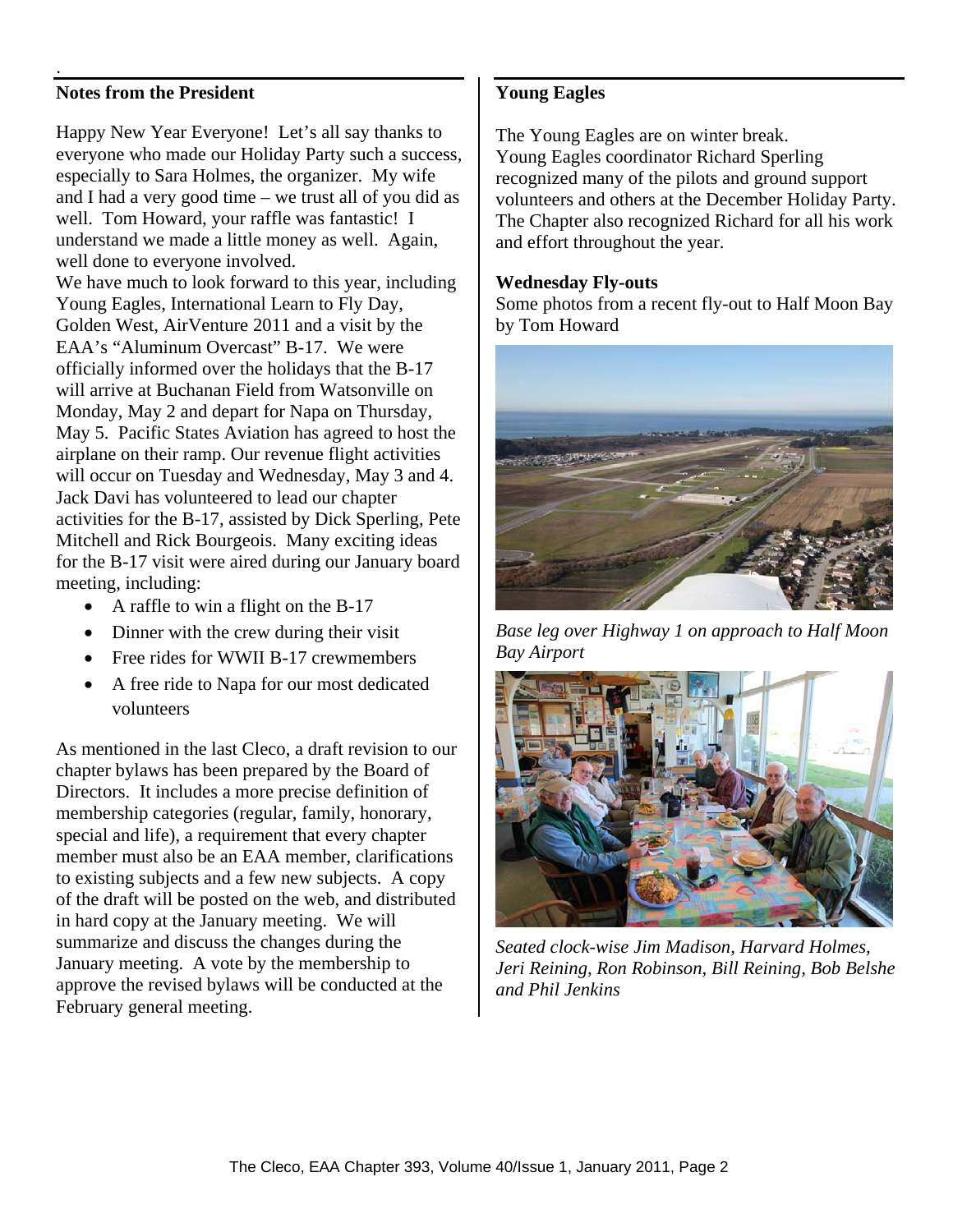

*A view of the new Devil's Slide tunnel on Hwy 1* 



*Phil Jenkins and Ron Robinson at Phil's Glassair* 

### **November General Meeting**

No notes were submitted, but there were two very interesting presentations, one by the Athenian School plane building project and a second by the Civil Air Patrol Veterans Day wreath project. [Editor.]

### **Member Profile – Jack Davi**

Jack (John) Davi recently joined Chapter 393 after moving to Rossmoor from Aptos in October 2010. He was a member of Watsonville Chapter 119 for over 15 years and served as their President, Young Eagles Coordinator and Board member.

Jack grew up and lived in Martinez throughout his adult life, until retiring to Aptos in 1995. He graduated from Martinez' Alhambra High School in 1947. Jack was elected to the Martinez City Council in 1962 to 1966, and served as Martinez Vice-Mayor from 1964 to 1966.



Jack learned to fly at the Martinez Air Park, soloing on his 16th birthday, June l, 1946. He was President of the Martinez Flying Club. Jack and the club moved their Cessna 120 to Buchanan Field when it opened to general aviation in the late 1940's. He has held a Private Certificate for over 63 years, accumulating over 3,000 hours as Pilot in Command while flying out of Martinez, Buchanan, Gnoss, Oakland and Watsonville. Jack has owned several aircraft; a 1946 Stinson 108, 1946 Piper Cub, 1940 Taylorcraft BC-12D and a 1950 Cessna 12A. In addition to the EAA, Jack is also a member of AOPA, the Watsonville Pilots Association and the Quiet Birdmen (QB's).

Senior Master Sergeant Davi served eleven years in the Air Force Reserve and the California Air National Guard as a Flight Engineer and Loadmaster.

Jack retired as Senior Vice President and part owner of Sequoia Pacific Elections Systems Corporation, after 40 years of service. Sequoia Elections is the largest supplier of voting systems and official and sample ballots to over 55 million registered voters in 5 states.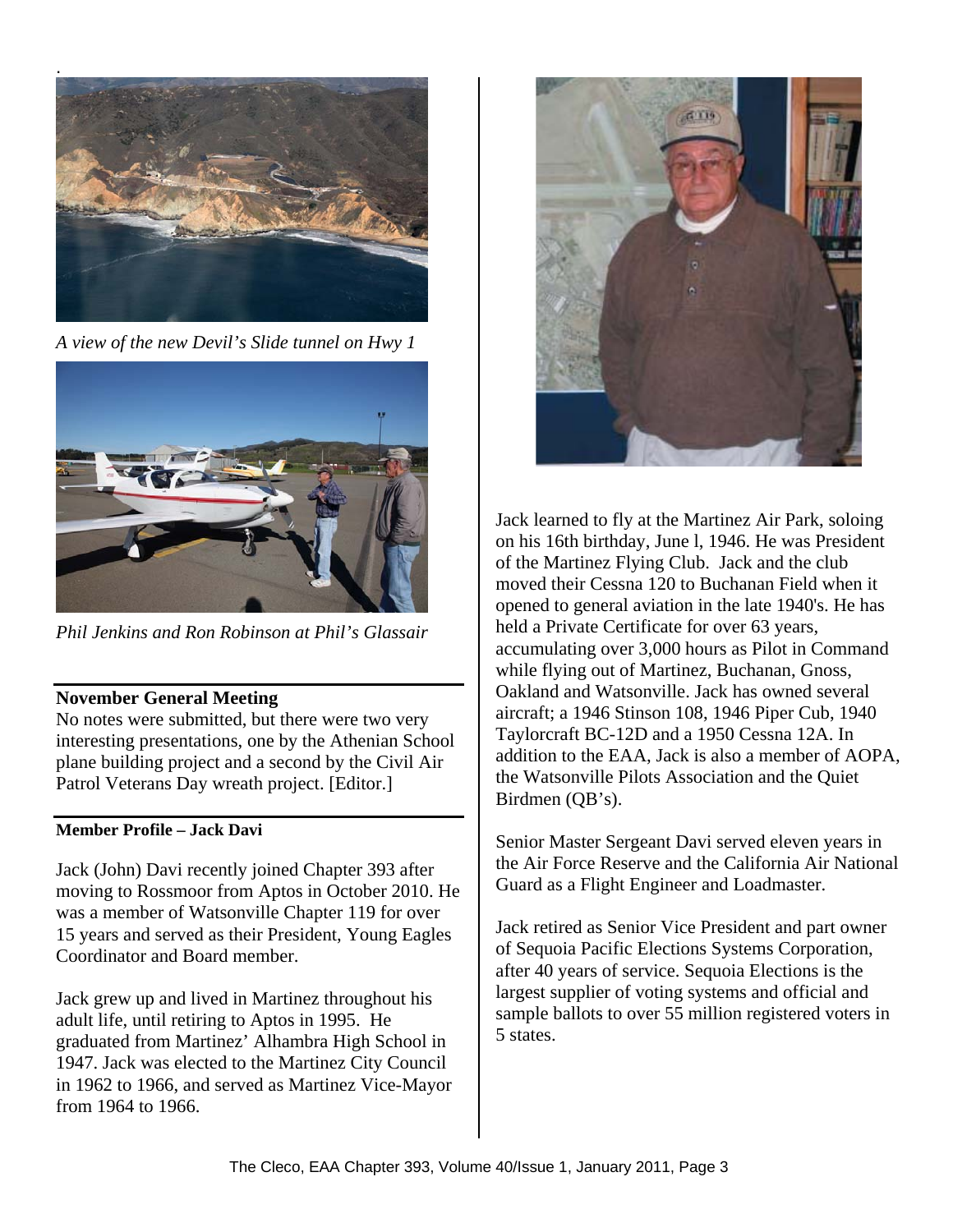#### **January Board Meeting Notes**  By Pete Mitchell

.

The meeting was called to order at 19:00 by President Bill Reining.

Present were Bob Belshe, Renee Robinson, Rich Cunningham, Rich Sperling, Pete Mitchell, Richard Bourgeois, Bill Reining & Tracy Peters.

Absent were Vi Egli, Tom Howard & Steve Senatori.

Guests Kevin Hoos, Jack Davi, Guy Jones, Harvard Holmes & Marilyn Sperling also attended.

Treasurers report by Bob Belshe:

Combined bank balance of \$5,711.

Christmas Dinner Income \$1925, Expenses \$1701 Gain of \$224.

Christmas Raffle Income \$325, Expenses 234 Gain \$91.

Income for the year \$5,887, Expenses \$4,413 net gain of \$1,474.

Young Eagles, Richard Sperling:

Several events are in the planning stage for later in the year.

A young Eagles Event is planned for May 21, the National Learn to Fly Day. This day is a joint effort of EAA & AOPA.

Kevin Strongman, a past Young Eagle, will be attending the January meeting. He is an Eagle Scout with ambitions to attend a Military Academy. He wants involvement in airport activities. Next year Dick anticipates 3 to 4 flights with Boy

Scouts, Girl Scouts & Sea Cadets.

## Guest Jack Davi:

Jack presented Board Members with hats displaying EAA Chapter 393. Thanks Jack.

Jack is also hard at work trying to establish field trips to Buchanan Field for elementary students from the local schools.

Jack has donated a collection of aviation books to establish an honor system lending library. The Board has provided funds and Jack has constructed a bookcase, which is now ready for painting. MDPA has agreed on its placement in the Clubhouse. Other members are encouraged to contribute their aviation books to the library.

### B-17:

Jack is responsible for the EAA B-17 visit to Buchanan Field on May 2, 3 & 4. Volunteers will be needed for various positions. Details will be provided by the March meeting.

Discussions are ongoing regarding press coverage, raffle tickets, task assignments & hosting a crew dinner.

A B-17 committee was formed with Jack Davi, dick Sperling, Pete Mitchell & Rick Bourgeois.

Web Site:

The web site has been cleaned up. Photos are requested.

Webmaster Renee has been temporarily relocated by her employer, the FAA, to Oklahoma City through April 24, for classes on new technology. She is web mastering via remote control.

## Building Sign:

Tom Howard is heading up a crew to install our Chapter Sign on the end of the building, any day now. Dinner Report – Rick Bourgeois:

Dick is planning a January menu of Chicken Cacciatore, Green Beans, Salad, Rolls, Cookies & Drinks.

For February Rick is planning Roasted Chicken, Corn Bread, Vegetable, Potato Salad, Dinner Rolls & Ice Cream.

Speakers- Tracy: January: Tuskegee Airman by new Private Pilot Lt Colonel Warren February: Electrical Systems March: Exhaust systems April: Collings Foundation crewmember

### Badges:

The Board approved funds for additional Name Badges. If you have never received a Name Badge see Pete Mitchell.

President – Bill: Chapter Renewal Status Report. Annual Insurance Renewal \$271 Chapter Fee \$50 Totaling \$321. Bylaws are being updated to conform to EAA National Guidelines. A detailed discussion of the new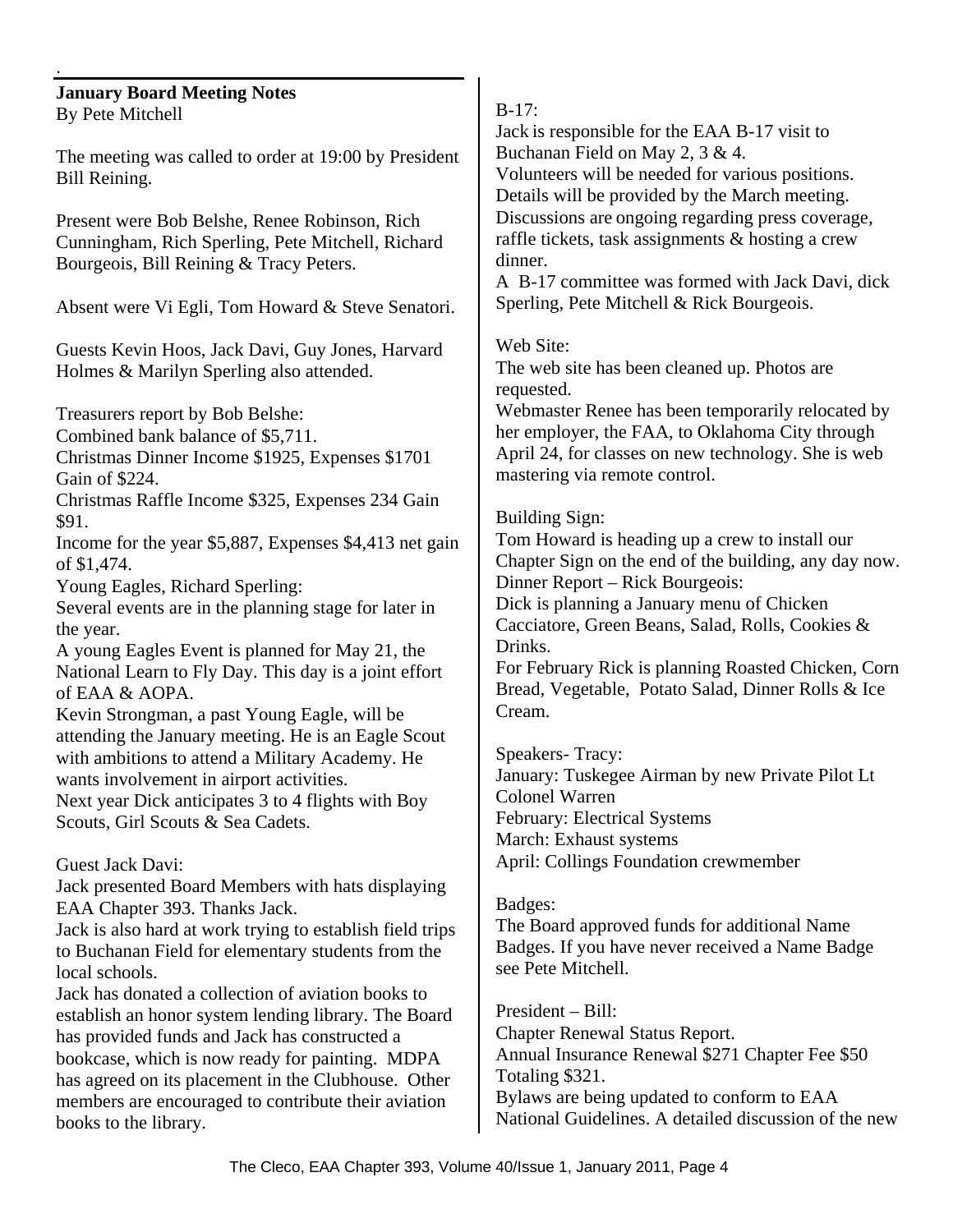bylaws was conducted, with several changes and corrections noted. The new Bylaws will be presented to the membership at the January meeting & voted on during the February meeting.

Meeting adjourned at 22:20

## **2011 Bylaw Changes**

by Bill Reining

.

The "Chapter 393 Bylaws" is a document that establishes the chapter structure and governs how chapter business functions transpire. The Board of Directors has been busy for the last two months in rewriting the chapter bylaws to bring them up-to-date with both the chapter's latest policies and procedures and the guidelines specified by the EAA. The EAA guidelines are actually a draft set of bylaws, with occasional guidance and options. Recognizing that the EAA guidelines represented the collective experience of many chapters, we started with them, and modified them to suit our chapter. This explains why the proposed 2011 Bylaws require 9 pages, where our previous bylaws filled only two pages.

The first thing you may notice is the membership section (Article IV) is much more detailed. This is the one area where the EAA insists all chapters use the same language. It describes the various forms of membership (Regular, Family,

Honorary/Complimentary, Special, and Life). Our chapter had not previously defined these various forms of membership, but they do make sense. One item that EAA insists on: to be a chapter member you must be an EAA member. Special membership is reserved for cases of financial hardship. The Board of Directors is empowered to grant this free membership. The EAA will, upon chapter recommendation, also grant the person special membership status for the same year.

A new Article V addresses dues, assessments and expenditures. This section specifies how annual dues are established, approved, and collected. New members are expected to pay their dues upon joining. If they join after June 30 they will get credit for the rest of that year and all of the next year. Continuing members are expected to pay their dues by the end of February of each year. The Board of Directors can

approve expenditures less than or equal to \$250, amounts greater than that must be approved by the general membership. Checks drawn of the chapter's bank account must be signed by the chapter President or Treasurer and one more officer.

We have added a separate section (Article VII) to address quorums and voting rights. Here in one place you can find what it takes to constitute a valid vote by the membership, and similarly by the Board of Directors. In the past the chapter has defined a quorum as "at least two thirds of the average attendance of the previous three meetings". The Board decided to change this to conform to the EAA suggestion, which is "at least one third of the total chapter membership must be in attendance, or represented by proxy". The proxy is a new idea for us. The Board of Directors is responsible for the method by which proxy votes are issued, accepted, or counted. Once a quorum is assembled, most resolutions are approved by simple majority. A twothirds majority vote is required in the following cases:

- Changes to the chapter bylaws
- Dissolution of the chapter
- Separation of the chapter from the EAA

Our existing list of chapter officers is very similar to EAA's guidelines, but we also have the Newsletter Editor as an officer. The EAA guidelines provide an excellent description of each officer's duties, which we have incorporated. We also define the duties of the Newsletter Editor. Unique to our chapter, we define "chapter coordinators" and list them in the Appendix (e.g. Young Eagles, Webmaster, etc.)

The Board of Directors has been composed of the chapter officers, immediate past officers and five appointed members. The new bylaws define the Board of Directors as the chapter officers, immediate past officers, and the chapter coordinators. A quorum for the Board of Directors is six members. Resolutions of the board are passed with a simple majority vote. The new bylaws retain a provision found in our previous bylaws; the President can veto any business decision at his discretion if he feels the question before the board is of sufficient concern to be submitted for vote to the general membership.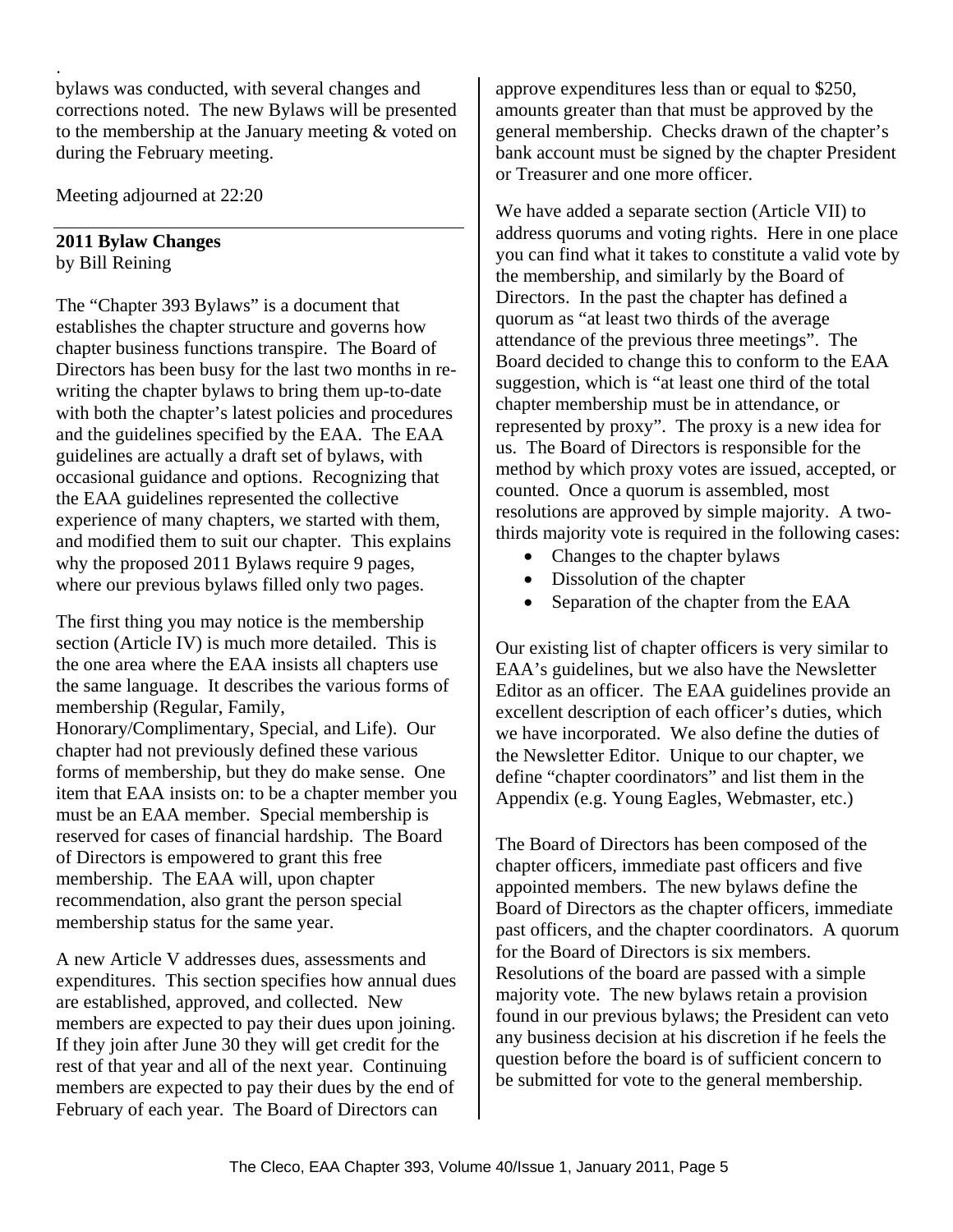The section on elections (Article XI) is very similar to our existing bylaws, but explained in more detail. The proxy vote is also mentioned in this section. A new section (Article XII) addresses the transition of leadership. This section defines a meeting of the old and new officers and mentions several subjects for their review, to ensure the incoming officers have a clear grasp of the chapter's status, and that all required documents are up-to-date.

Several new articles complete the bylaws. They address:

- Financial reports
- Facilities, Tools and Other Assets
- Dispute resolution
- Amendments
- Dissolution

.

• Chapter Charter Authorization

A table of contents precedes the bylaws. An appendix at the end contains administrative information that might change from time-to-time, such as the mailing address, meeting location and dates, etc. A change to the Appendix can be done by simple vote of the Board of Directors – it does not require a two thirds vote of the membership.

Please take time to read the new bylaws. They can be found on the chapter 393 website (www.eaa393.org). Just click the link on the home page. Printed copies will be available at the January general meeting. Please submit any comments or suggestions to any member of the Board of Directors. We will consider these at the February Board of Directors meeting. A vote to approve the new bylaws will be conducted at the February general membership meeting.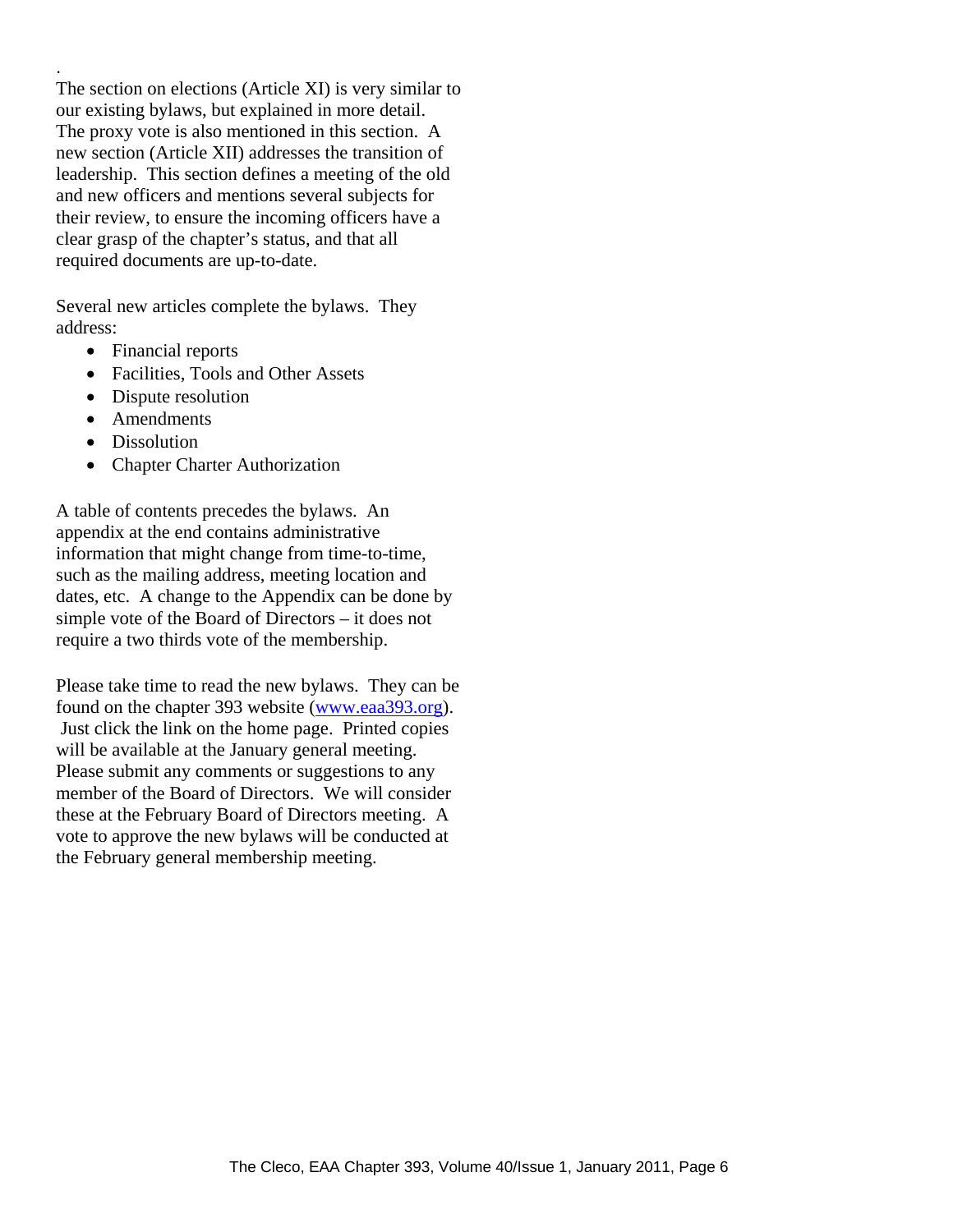## **HANGAR/BUILDER SPACE FOR RENT**

.

West Ramp CCR 21' by 18' -suitable for folding wing aircraft or construction project. \$222/month Contact Harvard Holmes 510 526-5347

## **SHARE EXPENSES TO BUILD AN RV-12**

I'm looking for someone who wants to build & fly the RV-12 (or something similar in the LSA classification).

I have a build location with private airstrip in area.

Contact Tom Shaw (EAA member) for additional information at:

Tshaw@JetsonProducts.com or (925) 370-6531

## **AIRCRAFT FOR SALE**

1974 CITABRIA 7KCAB Airframe Total Time: 7568 Hours Engine/HP: 150 HP Engine Times: 1131 SMOH

See Trade-A-Plane for more information: www.trade-a-plane.com/clsfdspecs/837368

**Contact** - Steve Crews: 707-310-6276 (phone)

#### **Thanks to our Donors and Sponsors**



## **925 689 7220 or 676 5800**

www.alpinepastry.com

**The Experimental Aircraft Association Chapter 393 of Concord, CA**  P.O. Box 6524, Concord, CA 94524-1524 http://www.eaa393.org/ Email: nle@eaa393.org

Officers/Appointees for 2010-2011

President: Bill Reining pres@eaa393.org 510 479 7260 Vice President: Tracy Peters veep@eaa393.org 925 676 2114 Secretary **Pete Mitchell** secty@eaa393.org 925 586 6491 Treasurer Bob Belshe treas@eaa393.org 925 376 7677 Newsletter Editor **Steve Senatori** nle@eaa393.org 925 914 1787 Tech. Counselor Rick Lambert tc@eaa393.org 925 323 0041 Tech. Counselor Bob Sinclair N320sierra@gmail.com 925.935.7464 Young Eagles Rich Sperling yec@eaa393.org 925 356 5656 Dinner Coordinator Rick Bourgeois RicFlyer@Comcast.net 925 432 9076 Fly-out Coordinator Tom Howard TurnPrez@SBCglobal.net 925 933 6015 Government Affairs **Rich Cunningham**  R66RC-EAA@yahoo.com 925.297.9229 Photographer **Tom Howard** photog@eaa393.org 925 933 6015 Webmaster Renee Robinson webmaster@eaa393.org 510 828 1734